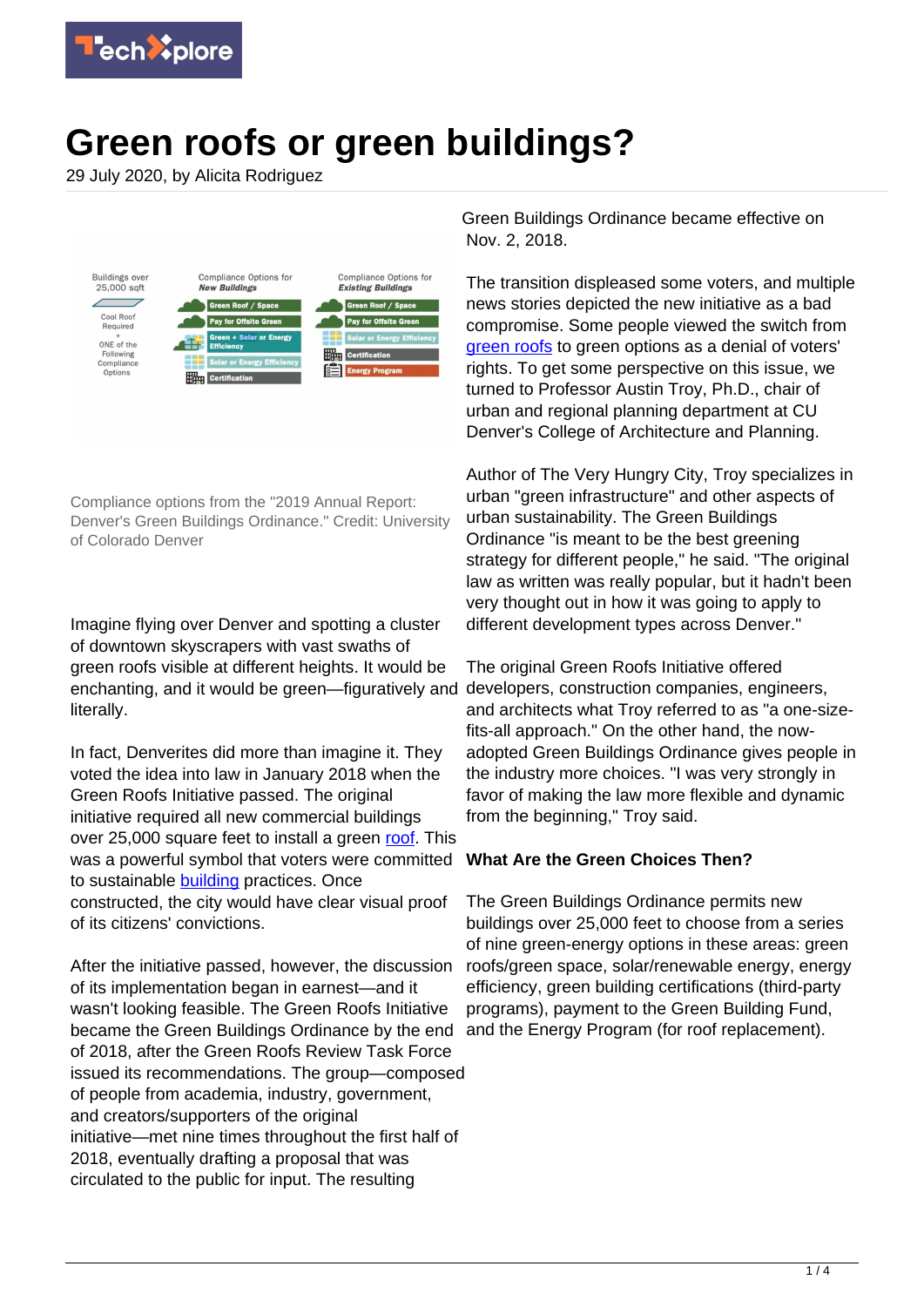



A green roof in downtown Denver. Credit: University of Colorado Denver

Data from the first annual review of the Green Buildings Ordinance, which was published on Apr. 28, 2020, states that approximately 65 [construction](https://techxplore.com/tags/construction+projects/) [projects](https://techxplore.com/tags/construction+projects/) complied with the ordinance and that the most frequently selected options involved greater energy efficiency.

That does not mean Denver is not receiving proposals that include the sought-after green roofs. Christy Collins, Green Buildings Ordinance Specialist for Denver Community Planning and Development, said, "We're definitely seeing them [green roofs] in proposals." She added, "Design teams are more selective of where they put them, so they have greater impact."

Additionally, the proposed green roofs are often accompanied by other options that increase energy efficiency. The first annual report states the benefits of these 65 new buildings: "These projects will collectively use less energy, add more green space, and contribute less to the urban heat island effect, among other health and environmental benefits, than they would have without this crucial law."

### **The Green Roofs Review Task Force**

The original Green Roofs Initiative was based on a

law that was written for the city of Toronto, which has considerably different weather conditions and building codes. "I don't think many of the original supporters ever thought it was going to pass," Troy said. Both Troy and Collins agree that when the initiative did pass, Denver needed to adjust the law to fit the city of Denver.

One of the first things to tackle was the Green Roofs Review Task Force itself. The 10 members came from a variety of industries and organizations. Laura Swartz, Communications Director for Denver Community Planning and Development, explained the process. "An important part of the task force was that it was balanced," she said. "It included proponents who worked really hard to get this [Green Roofs Initiative] on the ballot and voted in; it also included people who'd initially been opposed to the ballot … It was an invigorating process to see these groups come together."

Of its 10 members, the Green Roofs Review Task Force included four individuals with connections to the University of Colorado. Besides two alumni, the group included Abigail Christman, survey coordinator of CU Denver's Center of Preservation Research (CoPR), and Jennifer Bousselot, who works for the cross-institutional (CU Denver and CSU) Colorado Living Architecture Regional Center of Excellence.



Green Buildings Ordinance permits for new and existing buildings from the "2019 Annual Report: Denver's Green Buildings Ordinance." Credit: University of Colorado Denver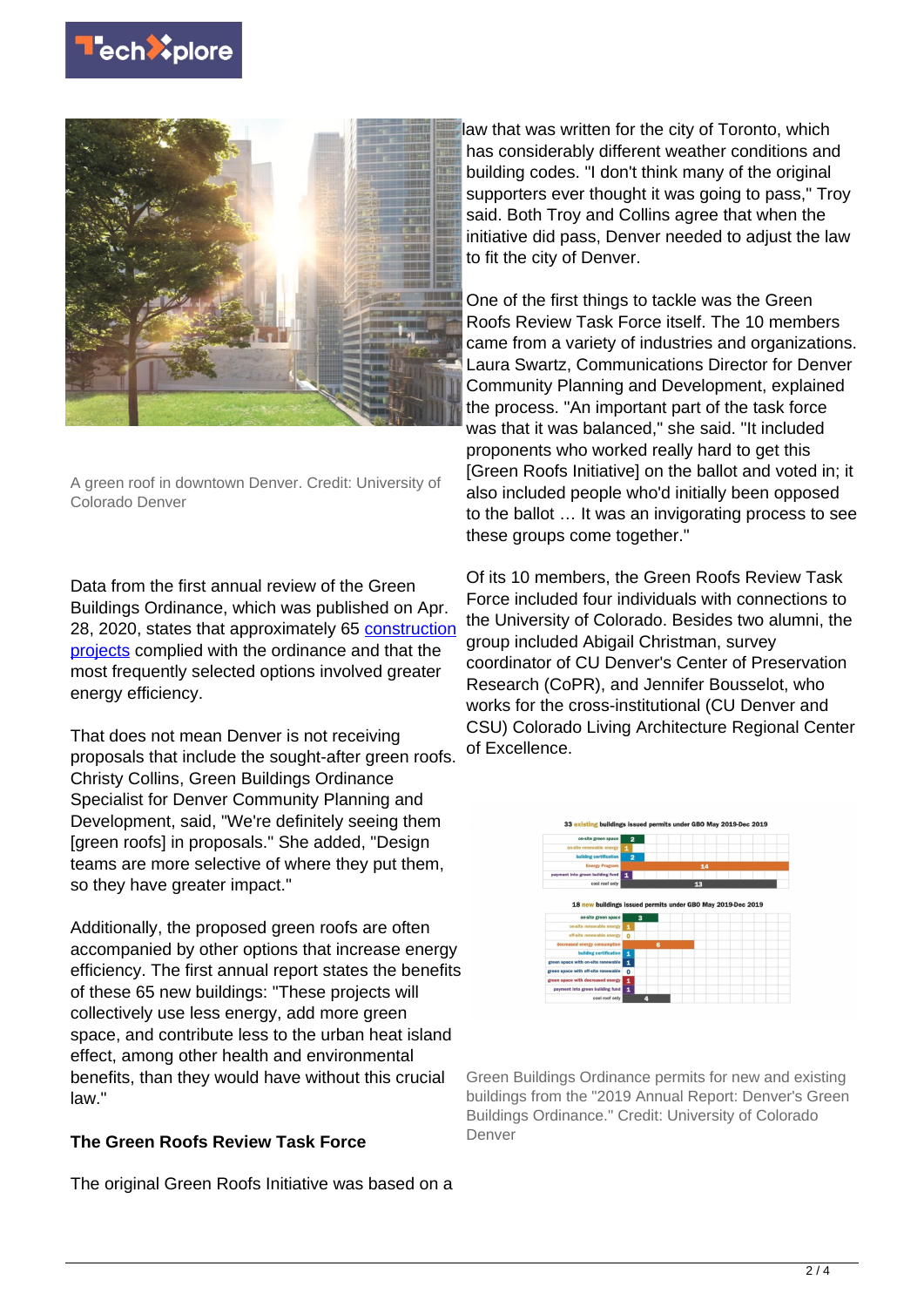

## **Expensive to Build, Expensive to Maintain**

If green roofs are a beautiful solution to create more environmentally friendly urban spaces, then why aren't new construction projects choosing green roofs? Because of cost. "Green roofs are so expensive because of the structural support needed to support all that soil," Troy said. "Irrigation sustainability practices, including green roofs. on a roof is very expensive and drainage on the roof too," he added.

Besides having the structural design needed to support the weight of a green roof, a new building that integrates a green roof needs "features that help support survivability," Collins said. "In our climate, growing right and installing correctly requires a licensed vegetative roof contractor to install it," she added.

The Green Roofs Initiative had great intentions, but Hopefully, the pandemic will only strengthen the it needed to be adjusted in order to have the greatest impact. "If everyone has to build a green roof," Troy said, "then investors would be forced to spend a lot of money for something that wouldn't get a lot of use in many circumstances." Planting at commitment to urban sustainability. "The Green ground level, adding trees and vegetation around buildings, and integrating energy-saving materials, on the other hand, can be much more cost-effective performance," Swartz said. in delivering environmental benefits than a green roof for certain types of building sites. "The last thing you want to do is have developers forgo lowcost greening strategies because they have to build a green roof," Troy said.

### **Denverites Committed to Sustainability**

Instead of focusing on the green roofs Denver did not get, citizens might focus on the positive impact Denver did receive from the revised law. The first annual review shows that large new construction projects did address climate change and improve health: "Energy efficiency and solar panels on buildings are good for the bottom line and affordability because they lower operating expenses, improve net operating income (NOI), and can help attract tenants. Cool roofs and green spaces reduce the urban heat island. Green spaces on and around buildings improve the human experience as well as water quality and storm water management."

"Denver did a good job of taking the spirit of the law," Troy said. Collins puts it simply: "The intent is that it's fully achievable." In a city currently undergoing a building boom, the Green Buildings Ordinance has already benefitted the community after its first year of implementation. There are many projects that incorporate a combination of

COVID-19 has slowed down some construction projects. While building is deemed an essential service, crews have had to adopt new safety regulations. "Like all critical businesses, construction sites must comply with social distancing guidelines and must maintain a clean and safe work environment," said Amanda Weston, Marketing and Communications Specialist for Denver Community Planning and Development.

city's commitment to environmentally friendly design. Given that the Green Roof Initiative was passed by voters and that Denverites are eager to see more green roofs, the city is showing a Buildings Ordinance definitely shows our community has a strong interest in building

Provided by University of Colorado Denver